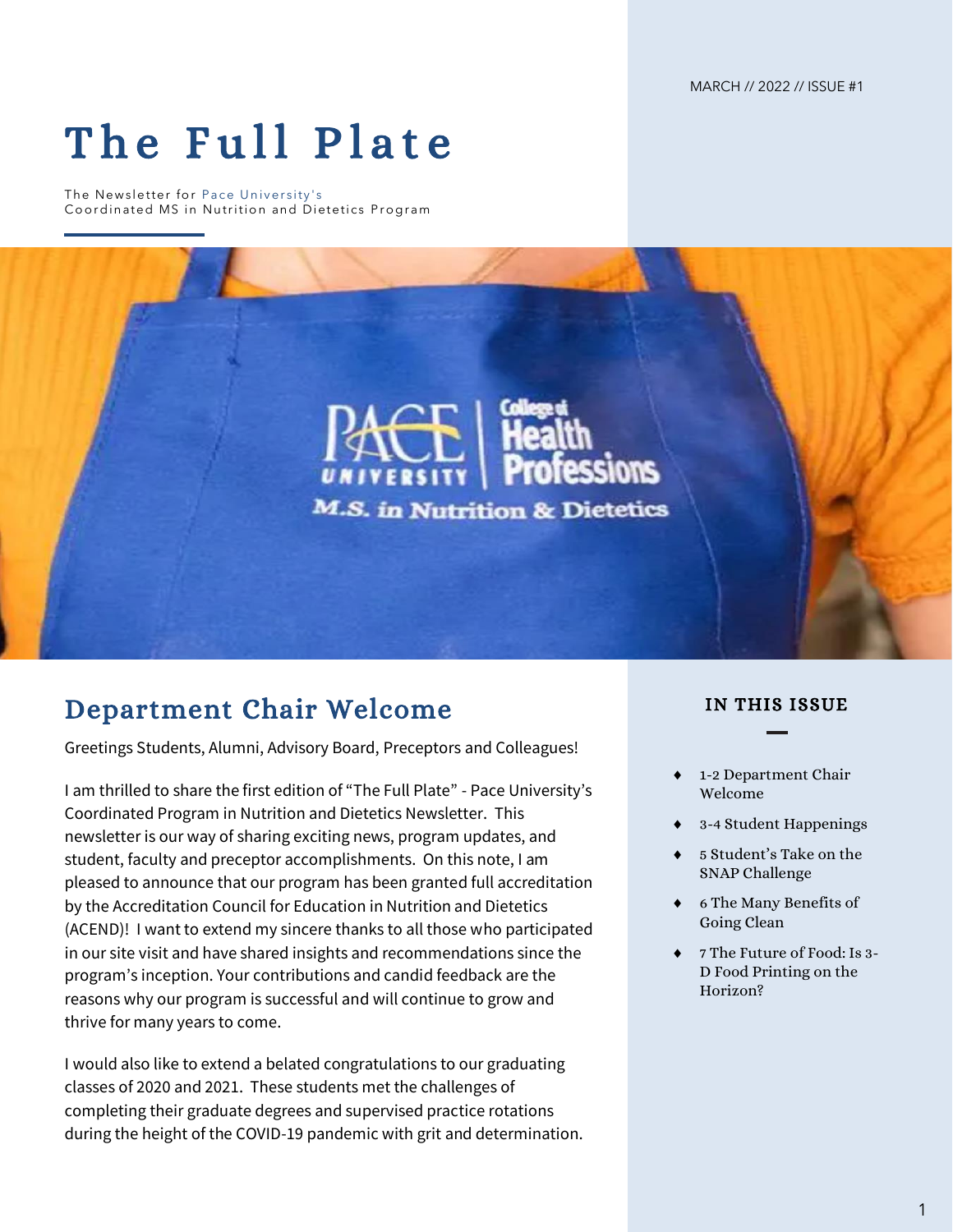They have gone on to begin their RDN careers in acute and long-term care, K-12 food service management, private practices and more. Our current student cohorts continue to thrive and have resumed in-person classes on the Pleasantville campus. We are also excited to share that we have resumed in person culinary courses with our partner Zwilling J.A. Henckels cooking studio in Pleasantville. Check out some photos of cohorts 3 and 4 in the studio below!

Finally, as we prepare to admit our 5<sup>th</sup> cohort of students this fall, we will be implementing the new ACEND 2022 Standards. These standards include terminology updates and clarifications of existing standards, enhanced clinical practice competencies in domain 3 and a brand-new domain 5 that focuses on professionalism. Links to the full 2022 ACEND standards as well as a crosswalk highlighting the changes from 2017 to 2022 are included below. We look forward to developing exciting and innovative learning activities to ensure that our students are achieving high levels of competency.

#### [2022 Accreditation Standards for Nutrition and Dietetics Coordinated Programs \(CP\)](https://www.eatrightpro.org/-/media/eatrightpro-files/acend/accreditation-standards/2022standardscp-82021.pdf?la=en&hash=589269482800D31D949A92D7A3C43800B7D06EAD)

#### [2022 RDN Program Competency Crosswalk](https://www.eatrightpro.org/-/media/eatrightpro-files/acend/accreditation-standards/2022-2017-rdn-program-competency-crosswalk2.pdf?la=en&hash=7B3249944DDFBD65EA931552652C2E678E9FEF6B)



Many thanks for your continued support of our program. We look forward to sharing many more exciting announcements and updates in future newsletters. Special thanks and acknowledgement to Nutrition and Dietetics (ND) Student and Graduate Assistant Gabrielle Dobies for producing and editing this newsletter and to ND Student Sophia Rizzutto whose suggestion was chosen as the name for our newsletter.

*Jessica Tosto MS, RD, CDN, CSP, CNSC* Department Chair | Clinical Coordinator Clinical Assistant Professor



Students from cohorts 3 & 4 working hard in the kitchen at Zwilling J.A. Henckels cooking studio.



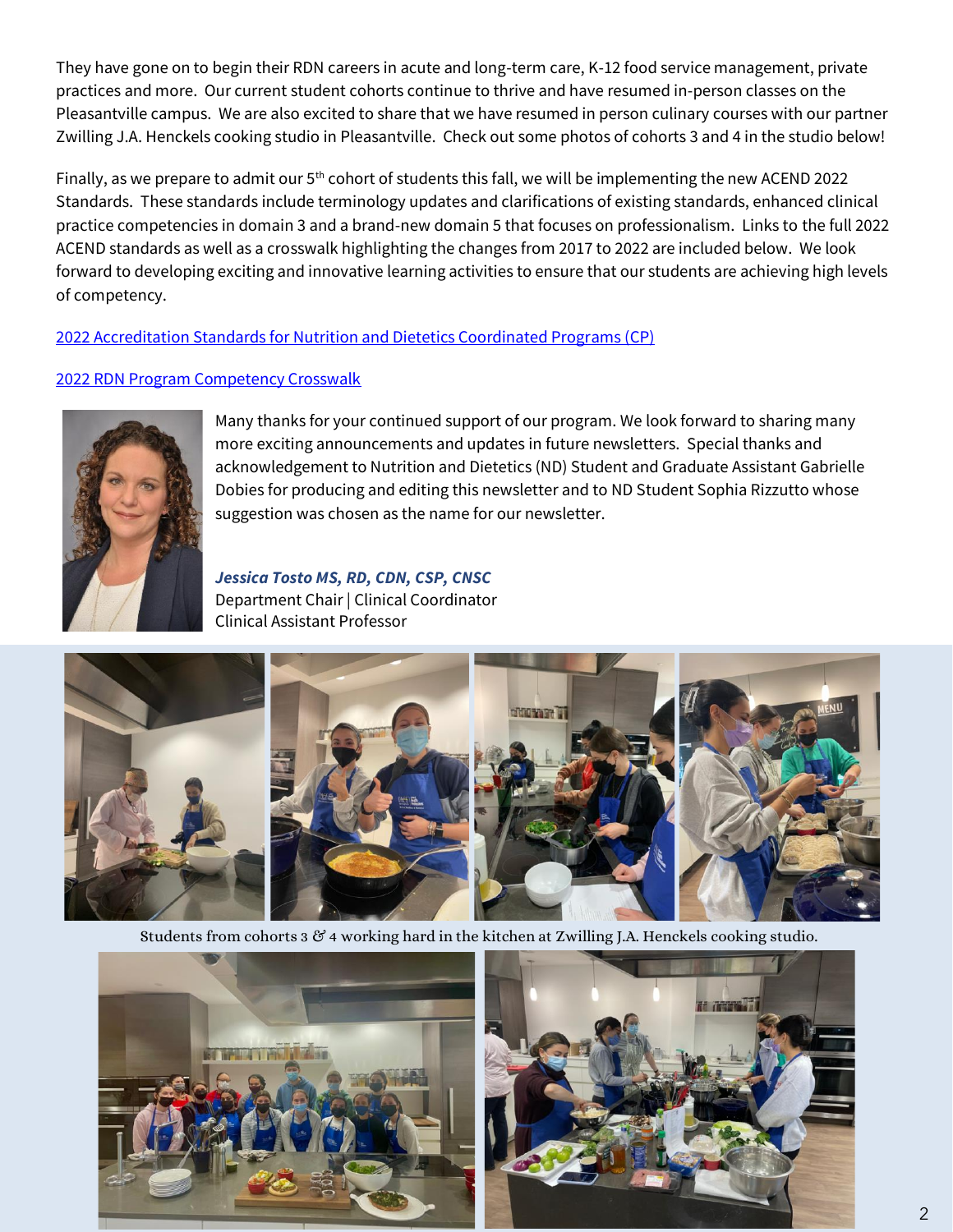## Student Happenings

## Clinical Supervised Practice – Westchester Medical Center

By Erica Bay, Cohort 3

While I never envisioned myself pursuing a career as a clinical dietician, my experience at Westchester Medical Center has sparked an interest in and appreciation for this field of work. When I was notified of my placement at WMC for my clinical rotation, I was extremely nervous but also excited for the challenge. My time at WMC has been nothing short of amazing. Each and every preceptor brought something new to the table and I was able to successively build upon each bit of knowledge I gained as I progressed through the rotation. I was unsure of myself when working with patients and writing notes in the beginning. I was worried I was going to say something wrong or forget to ask something - and of course that happens occasionally - but you learn and continue to grow.

The most valuable piece of advice came from Jackie Maxwell, professor of Advanced Nutrition I & II at Pace University and the Trauma ICU and Surgical ICU clinical dietitian at WMC. She told me, "Your mistakes are your biggest opportunity to learn" and that proved true throughout my experiences. She embodies the true essence of a lifetime learner and has left an imprint on me and energized my aspirations in the field. During my time with Professor Maxwell, she challenged me with biochemical pathway questions and inspired me to always inquire about how and why things work. She taught me to look beyond the one problem a patient is having and instead at the whole person to figure out why they were having said problem. Often times the intervention would change based on utilizing this frame of reference. It has truly been an honor to have Professor Maxwell as both a professor and a preceptor.

Upon completing my clinical rotation, I wanted more experience and have been continuing at WMC for my elective rotation. I have had the opportunity to be responsible for an entire unit, complete necessary documentation while following patients throughout their stay, and participate in interdisciplinary rounds making meaningful contributions. Despite these responsibilities being initially daunting, I owe my success to all of my preceptors who were kind, patient, knowledgeable, and truly interested in my professional growth. I now see a career in clinical dietetics as something that greatly interests me.

### Westchester Rockland Dietetic Association Student Liason

By Marisa Lau, Cohort 3

As a Student Liaison for the Westchester Rockland Dietetic Association (WRDA), I am responsible for facilitating communication between the WRDA board members and student volunteers. I also engage in student volunteer recruitment and participation from nutrition students who reside in or attend nutrition programs within the area. Currently, I am collaborating with student volunteers to produce peer-reviewed monthly blog posts for the WRDA website. For instance, January's blog post focuses on Hashimoto's disease as January is National Thyroid Awareness Month. Further, I attend WRDA board meetings and events which enable me to meet and network with registered dietitians, nutrition and dietetics students, and other dietetic professionals in the local area. It is a pleasure working with the WRDA and its members!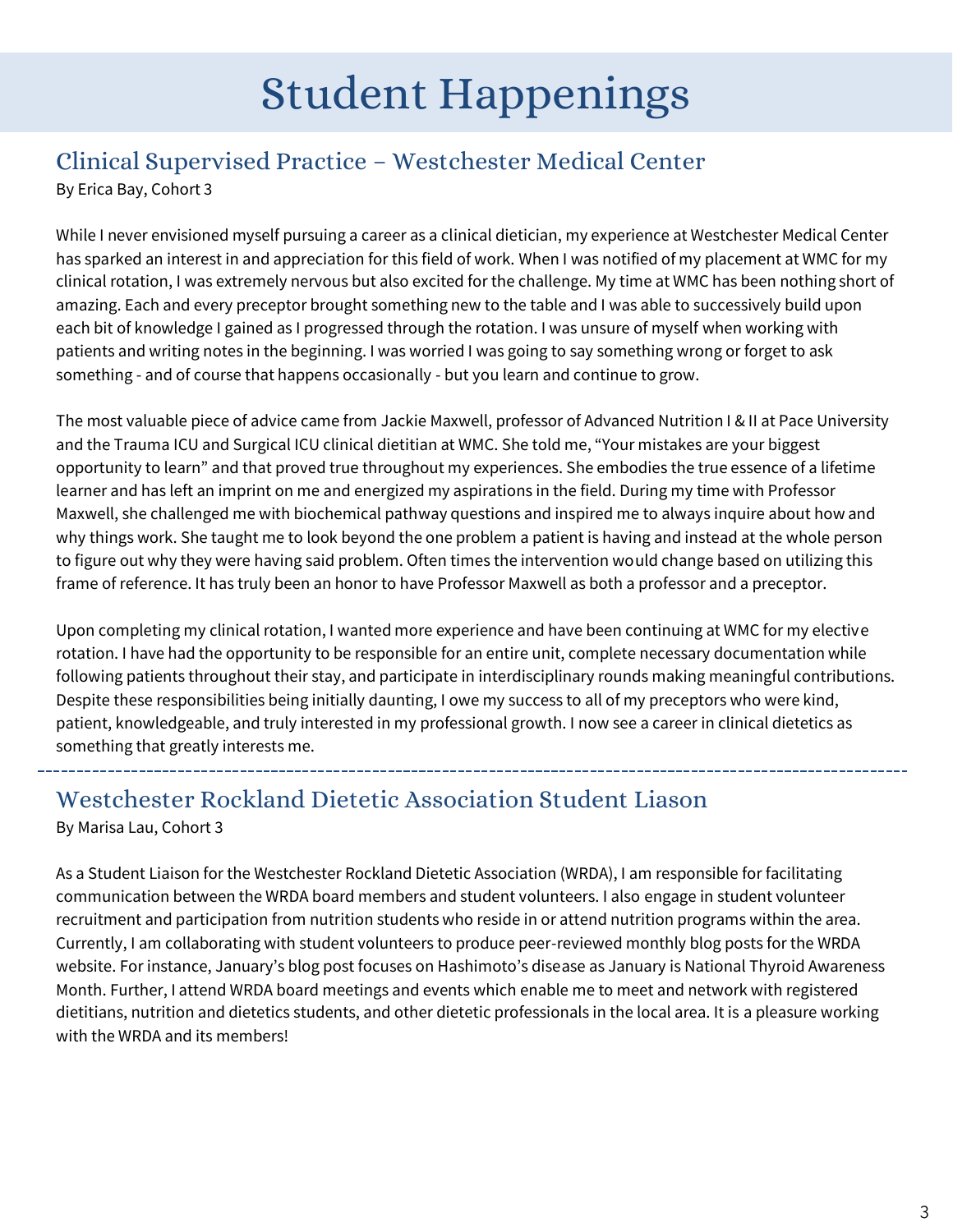## Student Happenings

### Stone Barns Community Education Workshop

By Andrea Polvere, Cohort 4

I attended the Stone Barns Community Education workshop as part of the Farm Lab group, where we observed the cattle and sheep pastures set on the 332 shared acreage with Rockefeller State Park Reserve. My group was extremely diverse and consisted of chefs and suos chefs from Blue Hill, Livestock Managers, Farm and Ecology Directors, GIS Managers, and even members of Emma's Torch, a nonprofit organization that empowers refugees, asylees, and survivors of human trafficking through culinary education. This workshop highlighted how Stone Barn's holistic rotational grazing system seeks to mimic the natural movement of herbivores across the landscape. What I learned was that there are several factors that are considered when implementing this rotational grazing system. Time passed since last used by animals is crucial, along with length of grass and the stages of the plants. These grasses are carefully inspected and should have 3.5 to 4 tiller leaves, a shoot that arises from the base of a grass plant, before animals are brought back to graze. Allowing these plants to mature ensures that enough photosynthesis has taken place to recharge energy reserves to provide the proper nutrients for the animals. Additionally, their grazing system aims to address the ecological challenges inherited from previous land use and improve the ecological resilience of the landscape. They regularly check carbon levels and overall soil health to ensure nutrients aren't being depleted.

As we gathered for lunch, I had the opportunity to speak with a professor from Culinary Institute of America as well as Blue Hill front of the house employees. This relaxed atmosphere was ideal for sharing ideas, hearing about other people's experiences, and networking with all different types of people in the food and nutrition world. They served a hearty and delicious beef stew with an array of fresh toppings, and finished with a perfectly-sweetened apricot scone.

While we enjoyed our meal, we heard from a butcher at Blue Hill as he described his journey from growing up in Ecuador watching his grandparents butcher animals to working at one of the most pretigious restaurants in the country. We also heard from a gentlemen who raised pheasants in upstate New York and even got to witness a male and female pheasant be released into the wild right from the courtyard. Overall, this experience offered so much incredible insight into the world of sustainable practices of farming and I would recommend to anyone!

A special thank you for this opportunity to:



**STONE BARNS CENTER FOR FOOD & AGRICULTURE**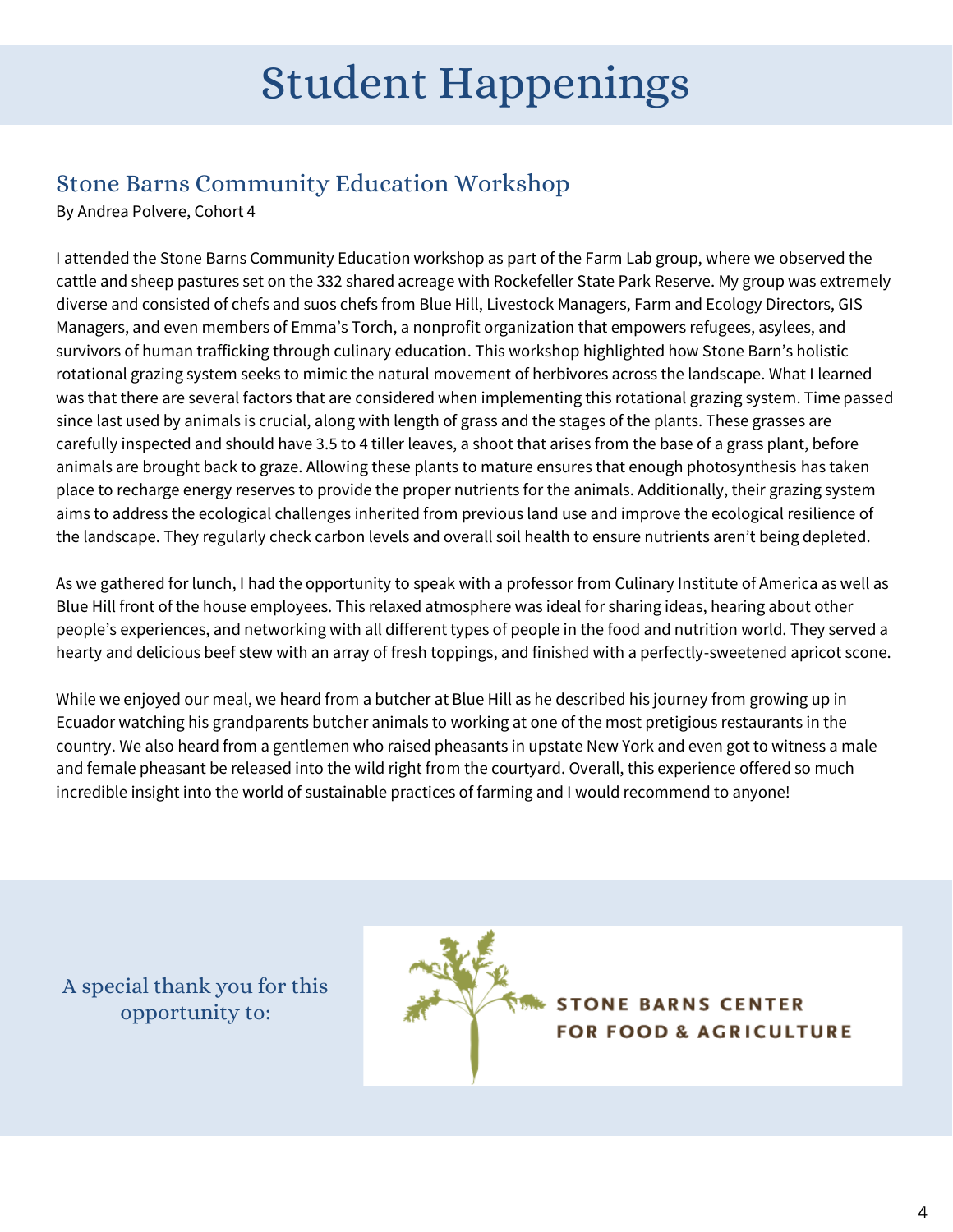# Student's Take on the SNAP Challenge

Written by Dr. Christen Cooper Ed.D, RDN, Assistant Professor

The Supplemental Nutrition Assistance Program (SNAP) replaced the name of the Food Stamp Program over a decade ago. The food assistance program's name was changed to reduce the stigma around receiving government food benefits. Whereas years ago those receiving "food stamps" showed up at stores with blue and green stamps, program

participants now swipe an Electronic Benefits Transfer card (EBT) that looks no different from a credit card. SNAP is meant to be supplemental, but for those who are unemployed, a number which grew drastically during COVID-19, these benefits can be lifesaving. SNAP has been well studied and evidence indicates that the program can lift people out of poverty and also help local economies to thrive.

Despite its steps towards modernization, the program has remained largely unchanged in 45 years, save for occasional adjustments for inflation. The Farm Bill of 2018 marked the first significant review of the dietary adequacy that SNAP "market baskets" (the foods that an individual or household is permitted to purchase with SNAP per month). The 2018 Farm Bill mandated a review of SNAP market basket adequacy and quality to take place every five years. It also mandated that allotment calculations take into account not only the cost of food, but Dietary Reference Intakes (DRIs), the Dietary Guidelines for Americans and other barometers of dietary adequacy.

Under the 2018 bill, the average daily allotment for food for an individual rose from around \$4.15 per day to \$6.00. Our students took on the "SNAP Challenge" during which they lived on the SNAP "Thrifty Food Plan" for a week. Students reported on their experiences, listing the following as outcomes:

- Headaches
- "Hangriness" (feeling hungry enough to feel angry)
- Fatigue
- Brain fog
- Inability to complete work/assignments without "cheating" (eating foods outside their budget)
- Embarrassment at having to take food they could not afford out of their shopping carts
- Lack of energy to exercise
- Boredom at mealtime, given the need to eat leftovers repeatedly
- Lack of fresh fruits and vegetables in the diet due to cost
- Inability to dine out with friends
- Inability to purchase foods for special diets, such as gluten-free products

As part of the project and corresponding lessons, the students learned that SNAP expenditures represent a small slice of the national budget and that 92% of the program funds to directly to participants and only 8% to administrative costs. Students voiced that advocating for larger SNAP funding is necessary in order to help lower-income people avoid the chronic conditions that affect the food insecure: type 2 diabetes, heart disease, cancer and other conditions.

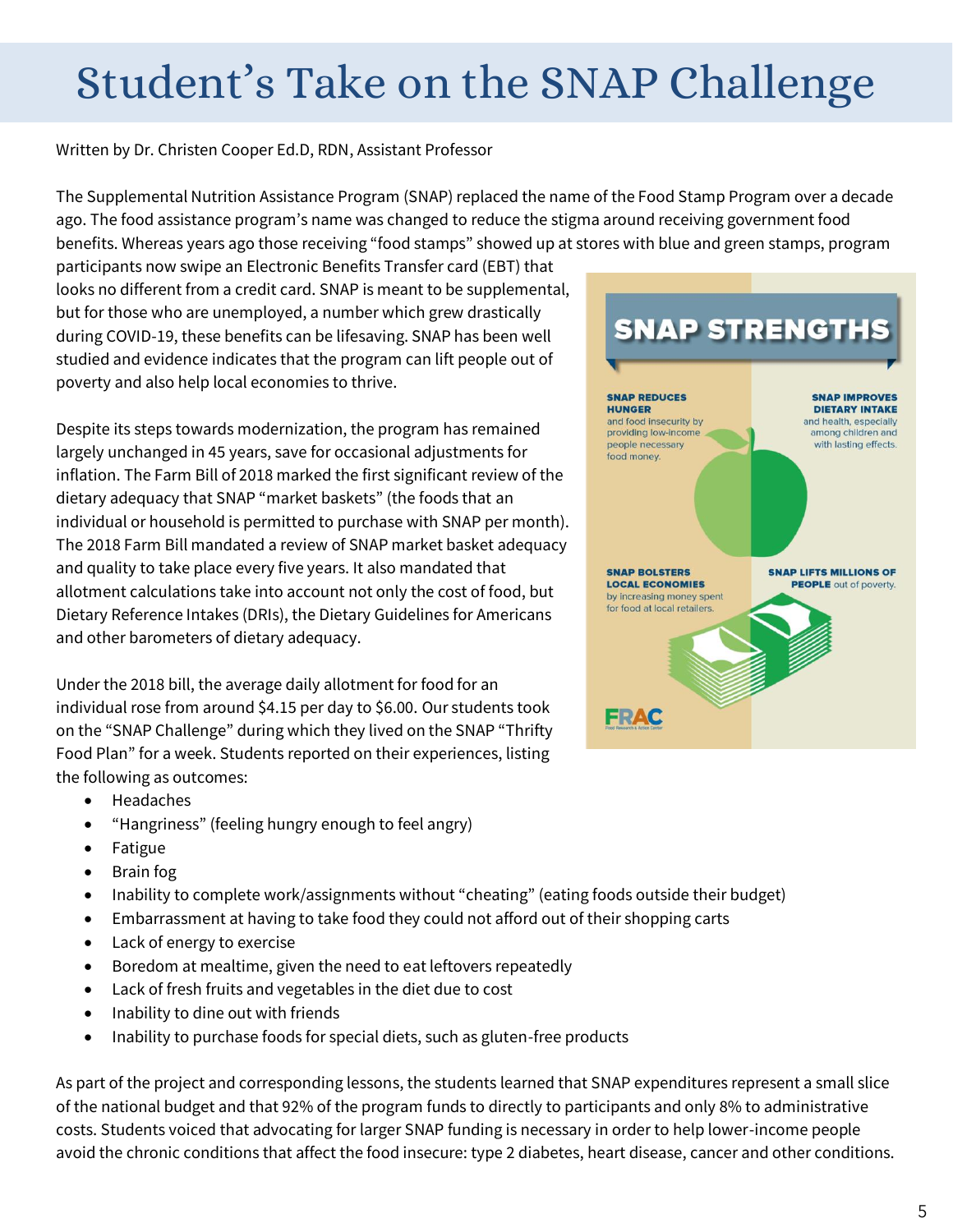They discussed the poverty-obesity paradox, learning that when people are food insecure they often resort to highcalorie, low-nutrient foods to satisfy hunger. They also may overeat when food is available to compensate for their hunger, which can lead to overweight.

The students reported that this exercise was valuable to their understanding of what lower-income people face on a daily basis in terms of food choice. They learned how to help future clients access food benefits and grew in terms of compassion for hungry Americans.

# The Many Benefits of Going Clean

Written by Mary Opfer MS, RDN, CDN Clinical Assistant Professor

There are numerous benefits to eating clean. Perhaps most importantly, when you begin to consume real food and appreciate it for all its textures and flavors, your relationship with it will likely improve and motivate you to continue your journey. Clean eating does not involve giving anything up, but rather savoring the foods that are best for your mind and body.

**Weight loss**: Because a clean diet includes whole foods with their nutrition intact--it will keep you feeling satisfied with fewer calories. You will likely feel less inclined to snack because your body will be getting all the nutrients it needs to break down the food you eat and sustain your energy throughout the day. Being satiated will lead to fewer snacks and the positive outcome will be losing weight.

**More energy**: Research suggests that energy dips and peaks can result from eating processed carbohydrates. These refined sugars are quickly absorbed into the bloodstream, leaving us feeling depleted soon afterwards. The unprocessed carbohydrates (often referred to as complex carbs) in whole foods contain fiber and absorb more slowly, keeping our energy higher for longer.

**Heart health**: Cleaning eating supports optimal heart health. Whole foods are naturally low in sodium and contain monounsaturated and polyunsaturated fats and fiber. The lower sodium is beneficial for blood pressure while the fat content of whole foods contributes, to lowering LDL cholesterol (the bad cholesterol) and raising HDL (good cholesterol). Good cholesterol "cleans" the bad cholesterol from the arteries. Clean eating also includes heart healthy fats found in foods such as avocado, olive oil, nuts, and seeds, all of which lower LDL cholesterol. Additionally, The American Heart Association recommends limiting salt intake to about one teaspoon per day. Clean eating, which promotes fruits and vegetables, can help make up for the negative effects of sodium with potassium, which counteracts sodium in the body.

**Better mental health**: Food fuels not only the body, but the brain too. The choices we make affect the production of the "happy hormones," dopamine and serotonin. A diet rich in healthy fats, including omega-3s from fish, nuts and avocados, enhances brain function. Diets high in refined sugars and processed foods promote inflammation and decrease insulin sensitivity. The B vitamins found in plant foods also support the production of energy to nourish the brain.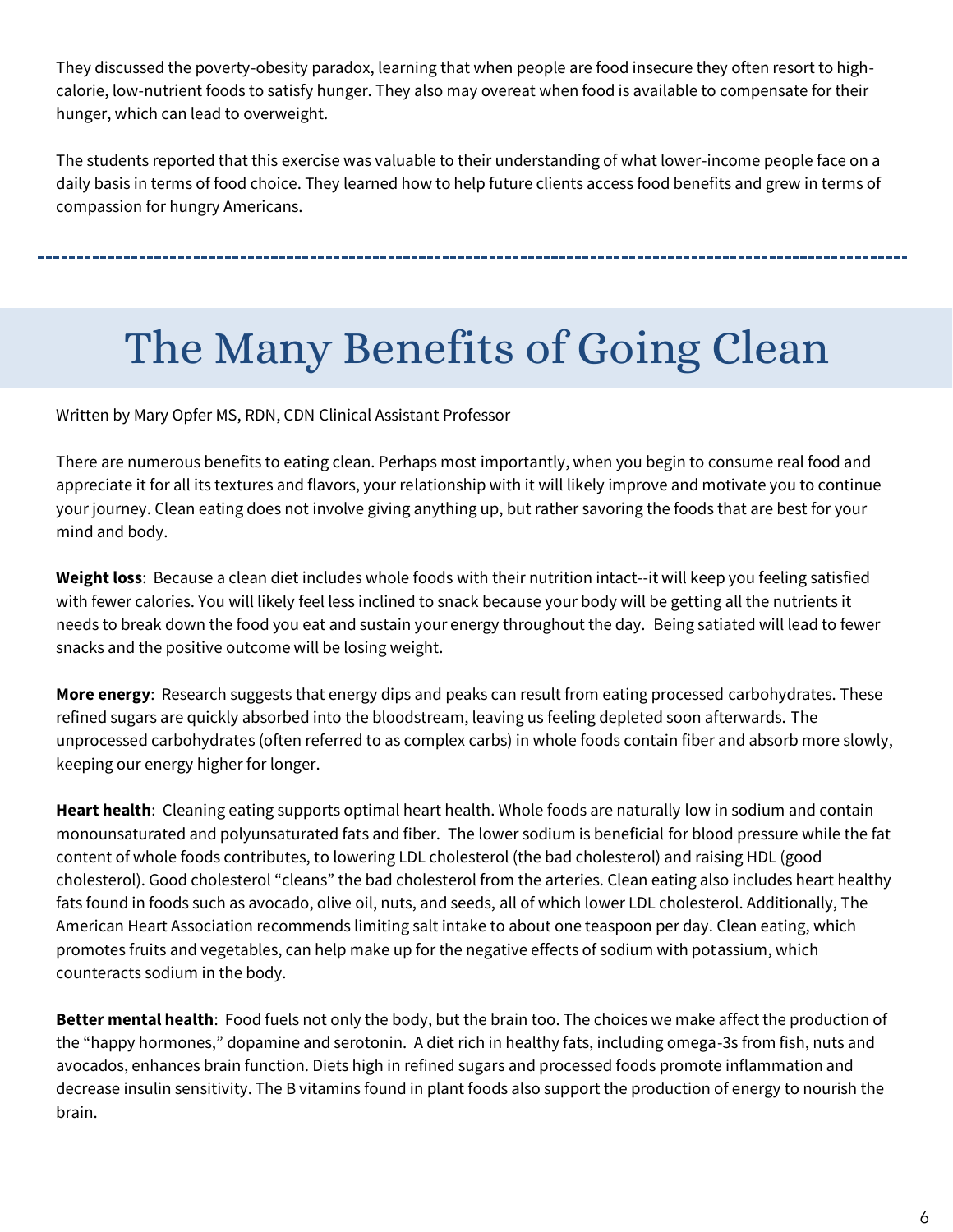**Disease management**: A clean eating lifestyle helps to prevent and manage chronic diseases such as diabetes and heart disease. A diet rich in fruits, vegetables, and lean proteins is conducive to achieving and maintaining a healthy weight and decreases the risk of type 2 diabetes. Processed foods contain additives and preservatives, including saturated fat, and high levels of salt and sugar, all of which contribute to inflammation which underlies chronic disease.

**Gut health**: Diet plays a direct role in gut (digestive tract) health. Studies have shown there is a relationship between a diet high in processed foods and refined sugars and the health of the microbiome and production of serotonin. The gut microbiome (naturally occurring bacteria populating our intestines) plays a role in how we digest food, absorb nutrients, and produce nutrients that feeds the gut itself. The gut also seems to play roles in food metabolism and immune function. Eating a diverse and well-balanced diet containing unprocessed, wholesome foods can preserve gut health, boost nutrient absorption, and fortify the immune system.

### Check out this recipe from Mary's new cookbook, Clean Eating for Two.

#### **Bird's Nest Cauliflower Eggs**

#### Prep time: 10 minutes | Cook time: 10 minutes | Serves: 2

What beats eggs and vegetables to start your day? Cauliflower contains sulfur, which helps with removing toxins from the body, making it perfect breakfast fare. Also with spinach and tomatoes, this is one nutrient-packed meal that you will want to make again and again.

| 3 teaspoons olive<br>oil, divided | 1/2 teaspoon salt, plus<br>more for seasoning | $\frac{1}{2}$ cup chopped<br>plum tomato |
|-----------------------------------|-----------------------------------------------|------------------------------------------|
| 1/4 cup chopped                   | 1/4 teaspoon paprika                          | $\frac{1}{2}$ cup shredded               |
| sweet onion                       | 11/2 cups cauliflower rice                    | Cheddar cheese                           |
| 1/4 cup chopped red               | 11/ <sub>2</sub> teaspoons freshly            | 2 large eggs                             |
| bell pepper                       | squeezed lemon juice                          | Freshly ground                           |
| 1 small garlic                    | 5 ounces frozen                               | black pepper                             |
| clove, minced                     | spinach, thawed and                           |                                          |
| $\frac{1}{2}$ teaspoon            | well drained, or fresh                        |                                          |
| dried oregano                     | spinach, chopped                              |                                          |
|                                   |                                               |                                          |

- 1. In an 8-inch nonstick skillet or sauté pan, heat 2 teaspoons of oil over medium heat and swirl to coat the pan.
- 2. Add the onion, bell pepper, and garlic, and cook for about 2 minutes, until the onion begins to soften. Add the oregano, salt, and paprika, and stir.
- 3. Add the cauliflower rice and the remaining 1 teaspoon of oil, and cook, stirring frequently, for 1 to 2 minutes. Add the lemon juice and stir, then add the spinach and tomato and stir to incorporate all the ingredients.
- 4. Sprinkle the cheese evenly over the mixture and gently make two wells, one for each egg. Crack the eggs into the wells, cover, and cook for about 7 minutes for runny eggs, or longer for firmer yolks.
- 5. Season with additional salt and pepper. Divide the cauliflower mixture and place 1 egg on each plate to serve.

**SUBSTITUTION TIP:** Feel free to change out the Cheddar for your favorite cheese or omit altogether to make this dairy-free.

Per serving: Calories: 313; Fat: 21g; Sodium: 912mg; Carbohydrates: 13g; Fiber: 5g; Sugar: 5g; Protein: 18g